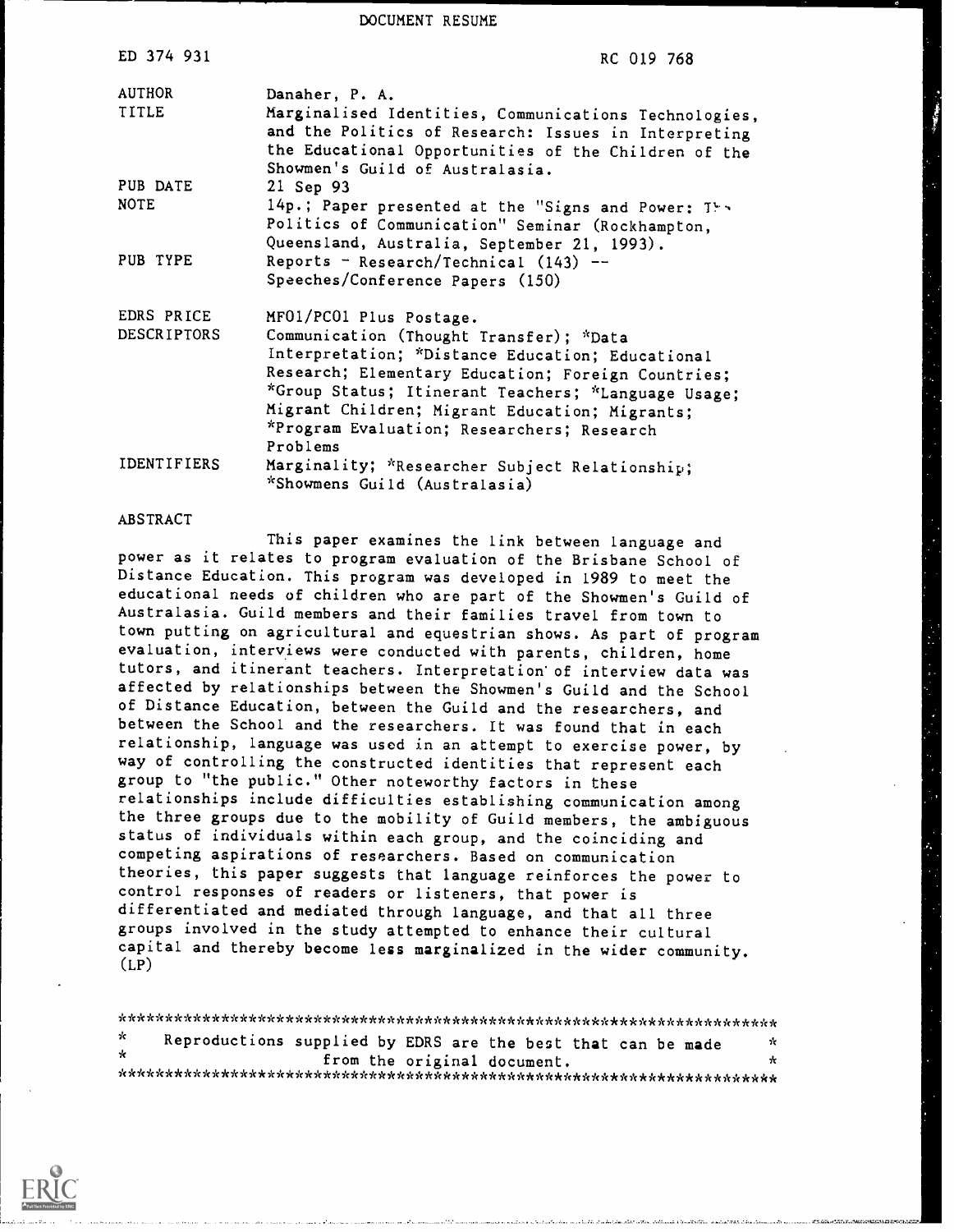374 931  $\mathbf{\Omega}$ 

#### RESEARCH:

ISSUES IN INTERPRETING THE EDUCATIONAL OPPORTUNITIES OF THE CHILDREN OF THE SHOWMEN'S GUILD OF AUSTRALASIA

> P. A. Danaher Senior Research Officer in Education University of Central Queensland Rockhampton 4702

Paper presented at the "Signs and Power: The Politics of Communication" seminar, Department of Communication and Media Studies, Faculty of Arts, University of Central Queensland, Rockhampton, 21 September 1993.

U.S. DEPARTMENT OF EDOCATION Office of Educational Research at Improvement EDUCATIONAL RESOURCES INFORMATION CENTER (ERIC)

/15/Thes document has boon reproduced is received from the porton or organization originating it

O Minor changes have been made to improve reproduction Quaid y

Points of view or opinions stated in this docu-<br>ment ido: not: necessarily: represent: official<br>OERI position or policy

"PERMISSION TO REPRODUCE THIS MATERIAL HAS BEEN GRANTED BY

Er Hallinan

TO THE EDUCATIONAL RESOURCES INFORMATION CENTER (ERIC)."

 $\infty$ CO 1

 $\overline{ }$ 

 $\overline{\phantom{0}}$ 

t

 $\infty$ 

 $\bigcap$  and  $\bigcap$  and  $\bigcap$  and  $\bigcap$  and  $\bigcap$ 

. 2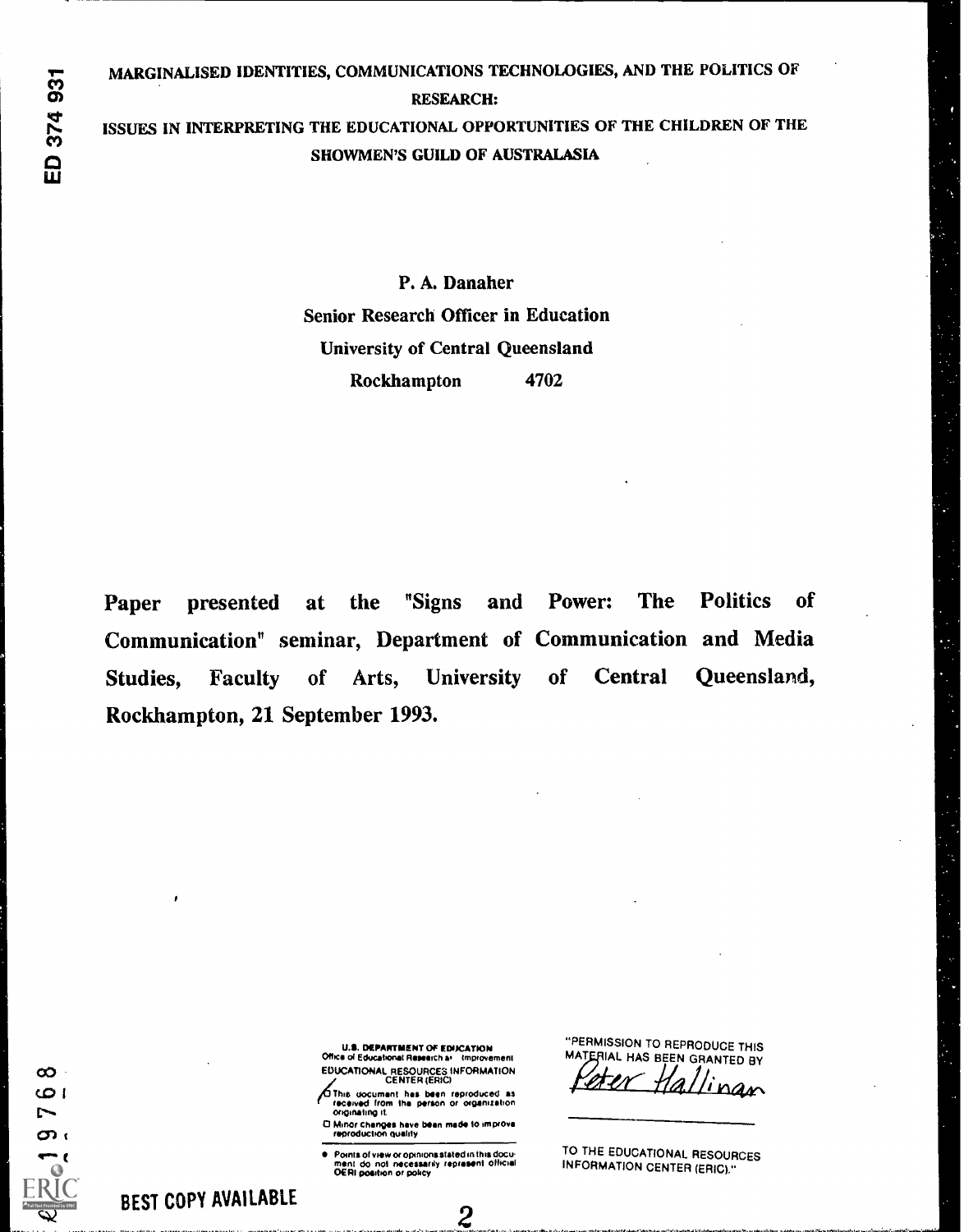# MARGINALISED IDENTITIES, COMMUNICATIONS TECHNOLOGIES, AND THE POLITICS OF RESEARCH: ISSUES IN INTERPRETING THE EDUCATIONAL OPPORTUNITIES OF THE CHILDREN OF THE SHOWMEN'S GUILD OF AUSTRALASIA

P. A. Danaher

Senior Research Officer in Education University of Central Queensland Rockhampton 4702

Since the end of 1991 several members of the Faculty of Education at the University of Central Queensland have been conducting research into a program designed by the Queensland School of Distance Education for the children of the Showmen's Guild of Australasia. The research has involved two sets of semi-structured interviews with selected children, their parents, home tutors, and teachers from the School of Distance Education. Initial findings from the research have been reported in various national and international conferences, and have drawn from various theoretical and methodological frameworks.

This paper reflects on several links between language and power that have emerged from the study. Reference will be made to the following contexts in which those links are revealed: the relationships between the Showmen's Guild and the School of Distance Education, between the Guild and the researchers, and between the School and the researchers; the multiple identities of members of the Guild; the difficulties of communicating with other members of the show communities; and the development of a research culture in the University of Central Queensland.

In considering these links and contexts, the paper appeals to Derrida's notion of c mmunication as textual citations; Foucault's studies of the connections between know!edge and power as they apply to particular social groups; and Bourdieu's work on the construction of cultural capital. The paper is provisional in two important senses: the research is continuing for at least another year; and the presenter's views are not necessarily shared by other researchers.

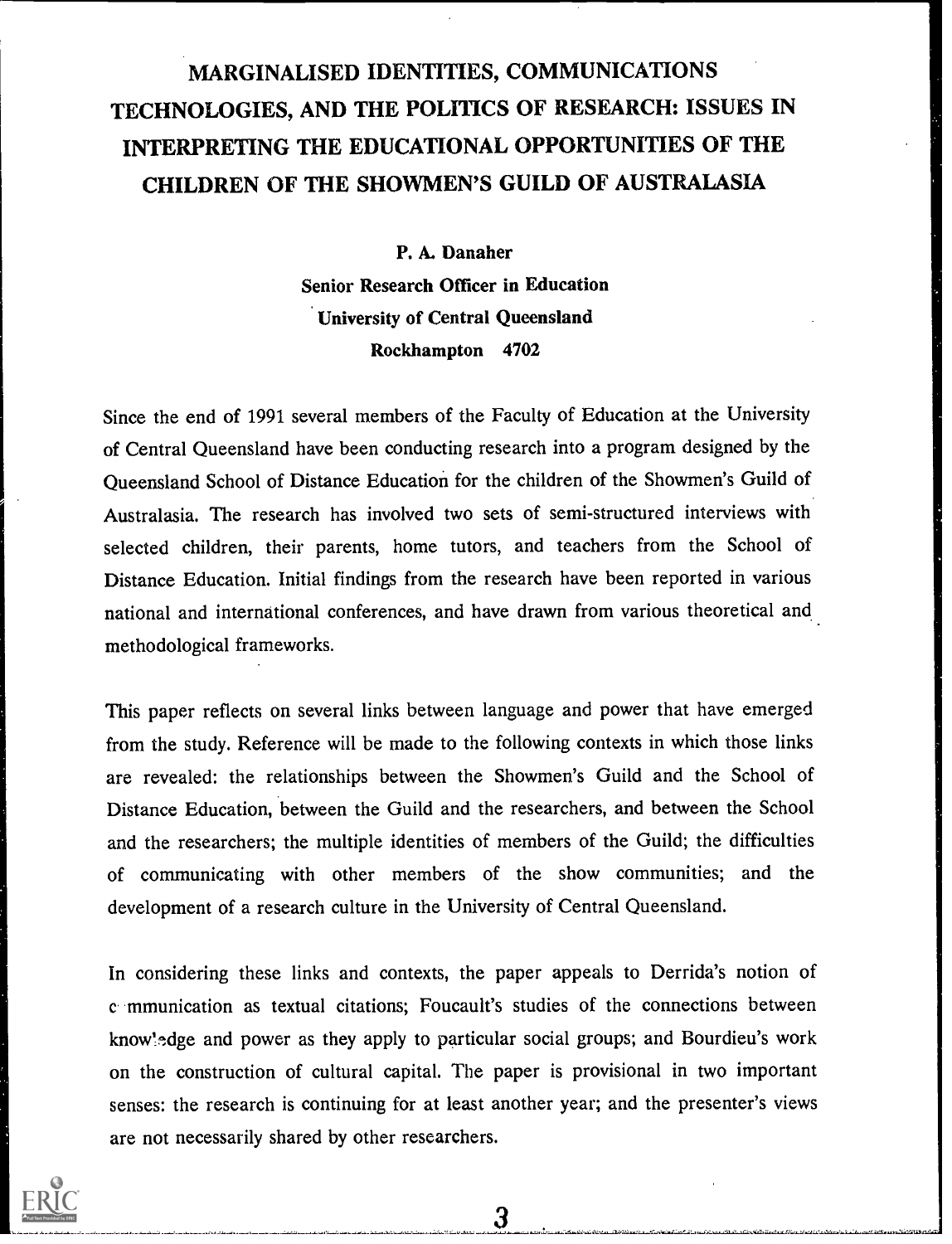# MARGINALISED IDENTITIES, COMMUNICATIONS TECHNOLOGIES, AND THE POLITICS OF RESEARCH: ISSUES IN INTERPRETING THE EDUCATIONAL OPPORTUNITIES OF THE CHILDREN OF THE SHOWMEN'S GUILD OF AUSTRALASIA'

1

### INTRODUCTION

This paper seeks to discuss three related items. The first item is an educational program instigated by members of the Showmen's Guild of Australasia for their children and operated by teachers at the School of Distance Education in Brisbane. The second item is a research project that is designed to study this program, and in which a number of staff members of the Faculty of Education at the University of Central Queensland have been involved over the past two years.

The third item is various kinds of perceived intersections between the research project and the educational program, particularly as these intersecting areas suggest links between language and power. In the process, reference will be made to selected elements of the theoretical positions of three influential contemporary thinkers: Derrida's notion of communication as textual citations; Foucault's studies of the connections between knowledge and power as they apply to particular social groups; and Bourdieu's work on the construction of cultural capital.

Finally, it is appropriate to emphasise at the outset that the discussion is provisional in at least two important senses: the research is continuing for at least another year; and the writer's views are not necessarily shared by other participants in the research project.



<sup>&</sup>lt;sup>1</sup>I am grateful for the willing co-operation of members of the Showmen's Guild of Australasia and staff members from the School of Distance Education in Brisbane. Interviews were transcribed by Mr Geoffrey Danaher, Ms Bonita Frank, and Ms Pam Gale. The project was funded by a University of Central Queensland Research Grant (ER/U/399). I thank my colleagues in the Faculty of Education at the University of Central Queensland, particularly but not exclusively fellow members of the Professional Growth Research and Teaching Group, for their diverse contributions to and interests in the project on which this paper reports. I accept responsibility for the views expressed in the paper.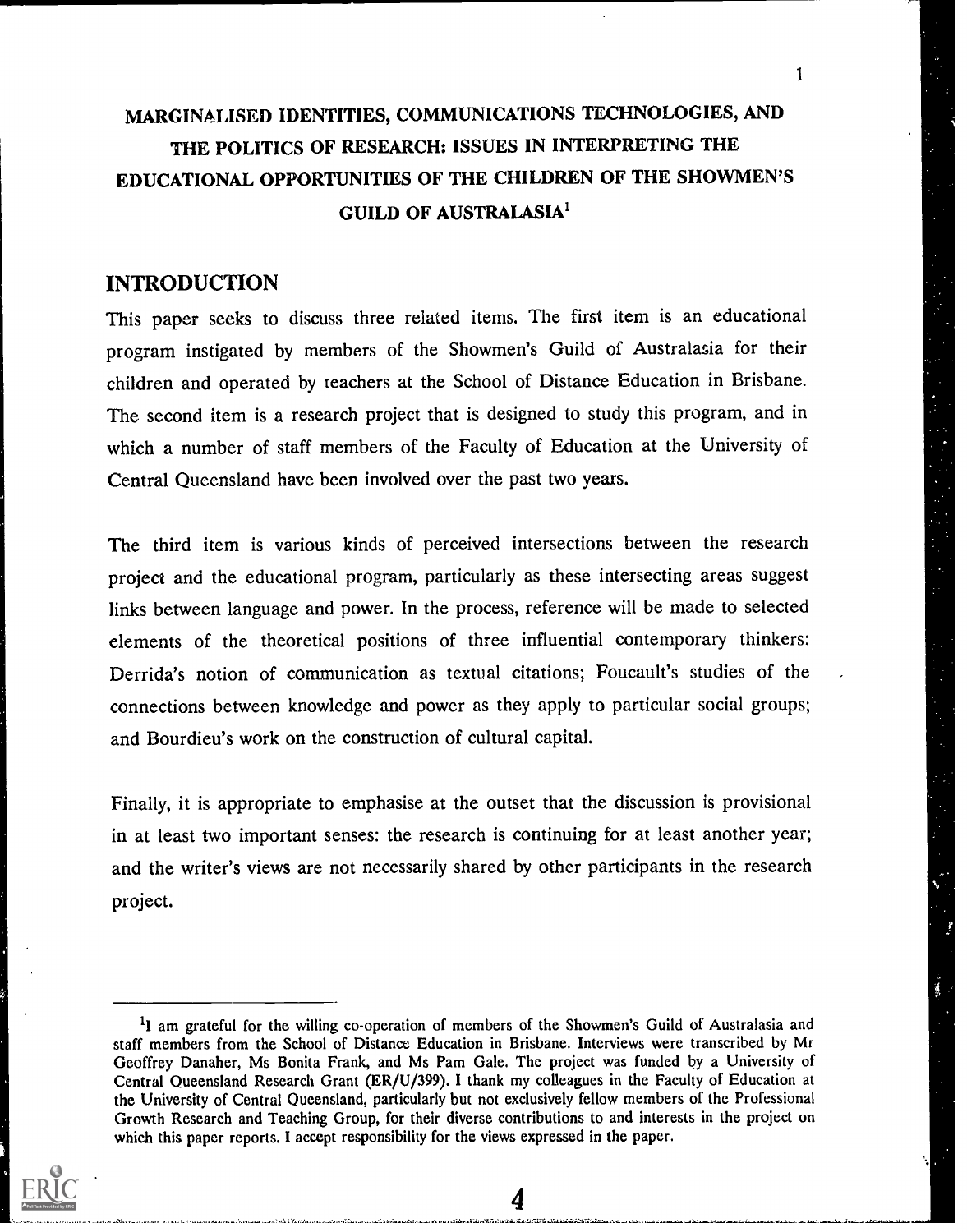## THE EDUCATIONAL PROGRAM<sup>2</sup>

There are a number of "runs" or circuits throughout Australia connected by the annual agricultural shows. In addition to the local committees, various groups are involved in organising these shows. These groups include members of the Showmen's Guild ("the showies"), "the itinerants", "the horsy people", and "the workers". Although distinctions among groups are clear to show people, interaction is strong and membership sometimes overlaps. Previcusly members had to be born into the Guild; now people can apply for election if they have worked on local shows for at least three years. The extent to which this has resulted in the introduction of large amounts of "new blood" remains to be established.

The lifestyles of the people involved in the show circuit resist the automatic application of the term "itinerant". Certainly some families do not own houses, instead spending large parts of each year travelling with the show on different runs. On the other hand, many show people do own houses, or else they live for extended periods with relatives in various coastal locations. Similarly, while some groups probably lack ready access to telephones and other forms of communication, several show people have mobile telephones, facsimile machines, and other technological paraphernalia. Finally, although it might be thought that being constantly on the move means that show people are poorly educated and even illiterate and innumerate, many show children attend prestigious boarding schools and some adults have university degrees. Indeed, sections of the show community operate as a well organised and articulate lobby group for dealing with "outsiders".

In 1989, largely in response to active representation to the Queensland Government by members of the Showmen's Guild, the Queensland Department of Education established a program for children connected with the show circuit. Teachers from the School of Distance Education in Brisbane oversee the children's completion of correspondence lessons, which are supplemented by various technological aids. The

<sup>&</sup>lt;sup>2</sup>Much of the information in this and the next section of the paper is taken from Danaher (1993, pp. 2-3).

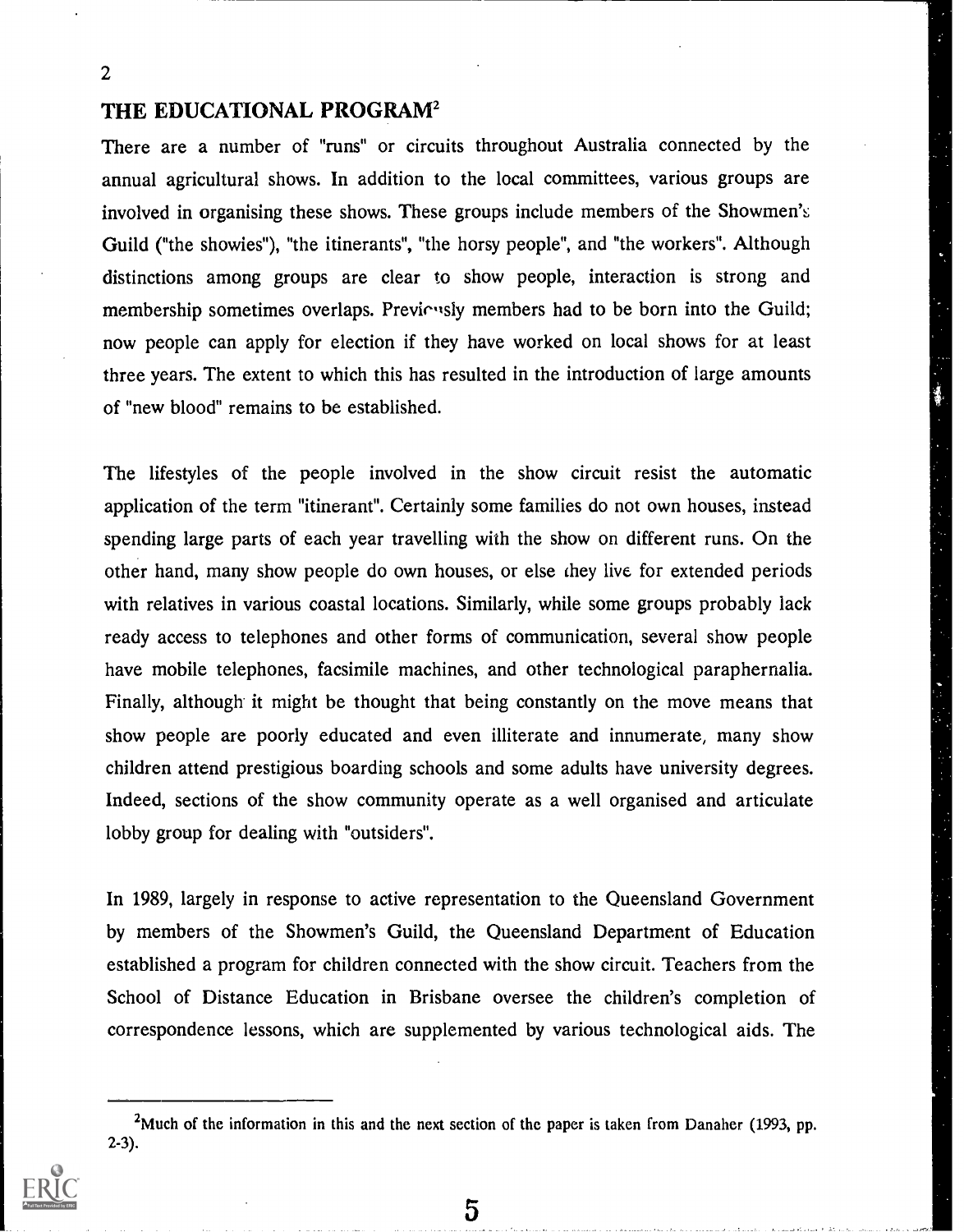teachers travel to several shows in Queensland, and work directly. with the children in local schools. Some parents employ home tutors to work with their children when the teachers return to Brisbane. When the show moves out of Queensland, the children continue to work on the Queensland program, which to date has not been introduced to other Australian States.

3

#### THE RESEARCH PROJECT

The research project examining aspects of this unique learning situation is being conducted by staff members from the Faculty of Education at the University of Central Queensland. Working largely within an interpretive paradigm and using a qualitative orientation, the researchers are following the grounded theory methodology propounded by Glaser and Strauss (1967). The pilot study, carried out in July 1992 at the Mackay show, involved five researchers conducting general, semistructured interviews with sixteen children, seven parents, and three home tutors. In June 1993, seven researchers attended the Bundaberg show and completed semistructured interviews, focussing on curriculum, participant roles, social networks, and work and play, with twenty-eight children, sixteen parents, five home tutors, and eight teachers.

The researchers bring to the project a wide range of experiences, perspectives, and aspirations. Some identify themselves strongly with one of the major paradigms in educational research (such as empiricist, interpretive, and critical); others prefer a more eclectic approach to theory building. Some are keen to use the research to explore particular curriculum areas or other aspects of educational enquiry that are their dominant professional concerns; others are more interested in the processes than the products of the research, and see the project as an opportunity to develop research and publication skills. Although there is a core of staff members actively committed to the project, other staff members have taken a more detached role as their commitments and interests have changed. The researchers have yet to decide as a group which forms future stages of the project should take.

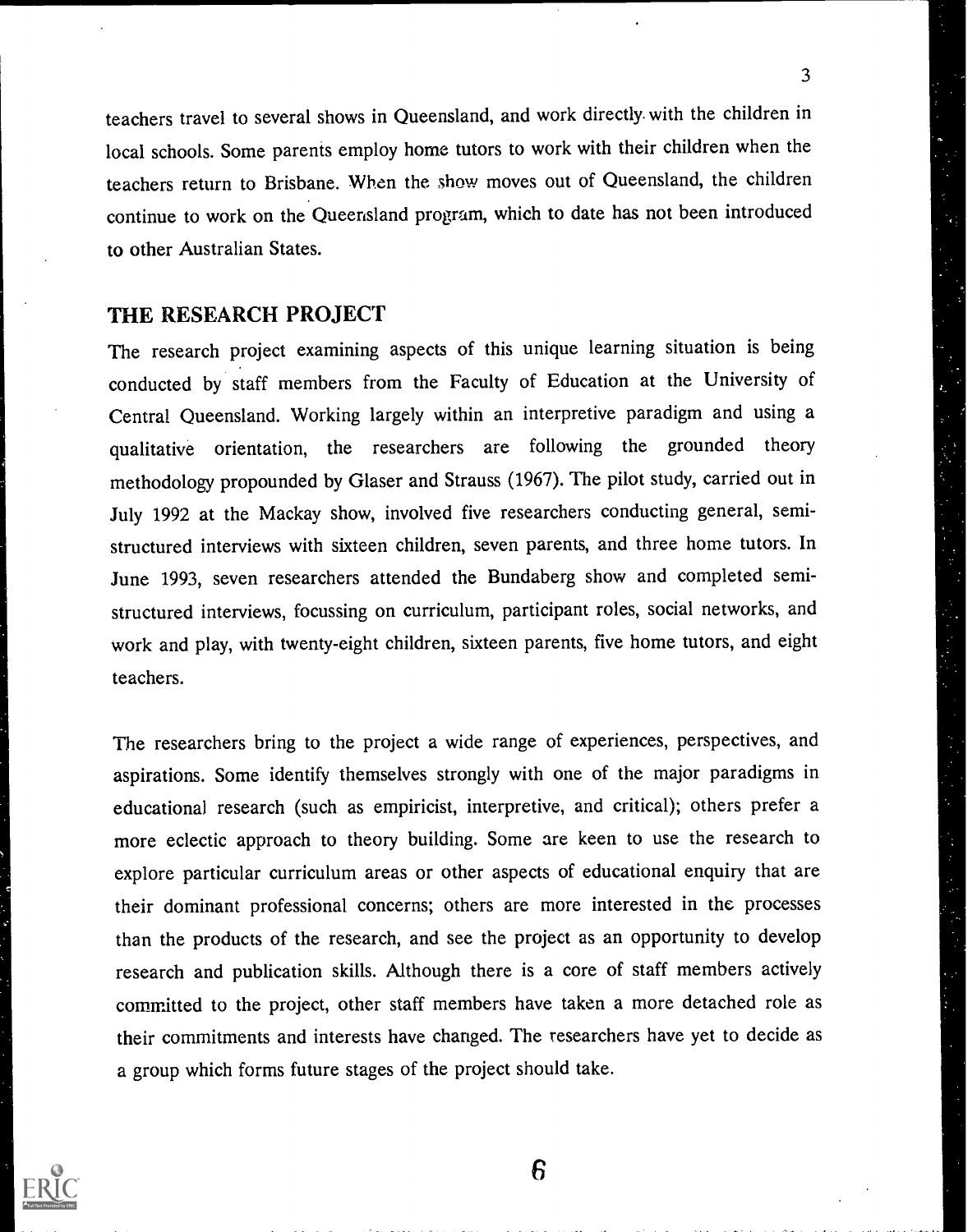The presentations reporting this research have concentrated on several specific elements of the lives of the show children.<sup>3</sup> These elements include the background to the program (Wyer, Danaher, Woodrow, Kindt, Hallinan, Moran, Rose, Purnell, Duncum, & Thompson, 1992); links among social networks, itinerant education, and program evaluation (Danaher, Rose, & Hallinan, 1993); relationships between parents and teachers, children and teachers, and parents and children (Thompson, Wyer, Kindt, & Danaher, 1993; Wyer, Thompson, Kindt, & Danaher, 1993); work and play (Rose, 1993); the conceptualisation of itinerancy (Danaher, 1993); recreation and the construction of meaning (Rose, Danaher, & Wyer, 1993); and the constitution of a disadvantaged group (Rose, Moriarty, & Danaher, 1993). All these reports of the research have taken the form of conference papers; as the project proceeds, it is planned to submit many of these papers as prospective journal articles. A brief monograph has also been mooted.

# INTERSECTIONS BETWEEN THE EDUCATIONAL PROGRAM AND THE RESEARCH PROJECT

There are various intersections between the educational program and the research project described above. Three of these intersections are considered here: relationships and identities; communications; and research.

#### Relationships and identities

Three sets of relationships - between the Showmen's Guild and the School of Distance Education, between the Guild and the researchers, and between the School and the researchers.- result from the intersections of the educational program and the research project. In each set, language is used in attempts to exercise power, by way of controlling the constructed identities that represent each group to "the public".

In their more altruistic forms, these motivations might be considered thus: the Guild members want a comprehensive education for their children, based on their view of

7



<sup>&</sup>lt;sup>3</sup>Unlike these other presentations, this paper is concerned with the processes of the research project, rather than a specific set of data resulting from the project.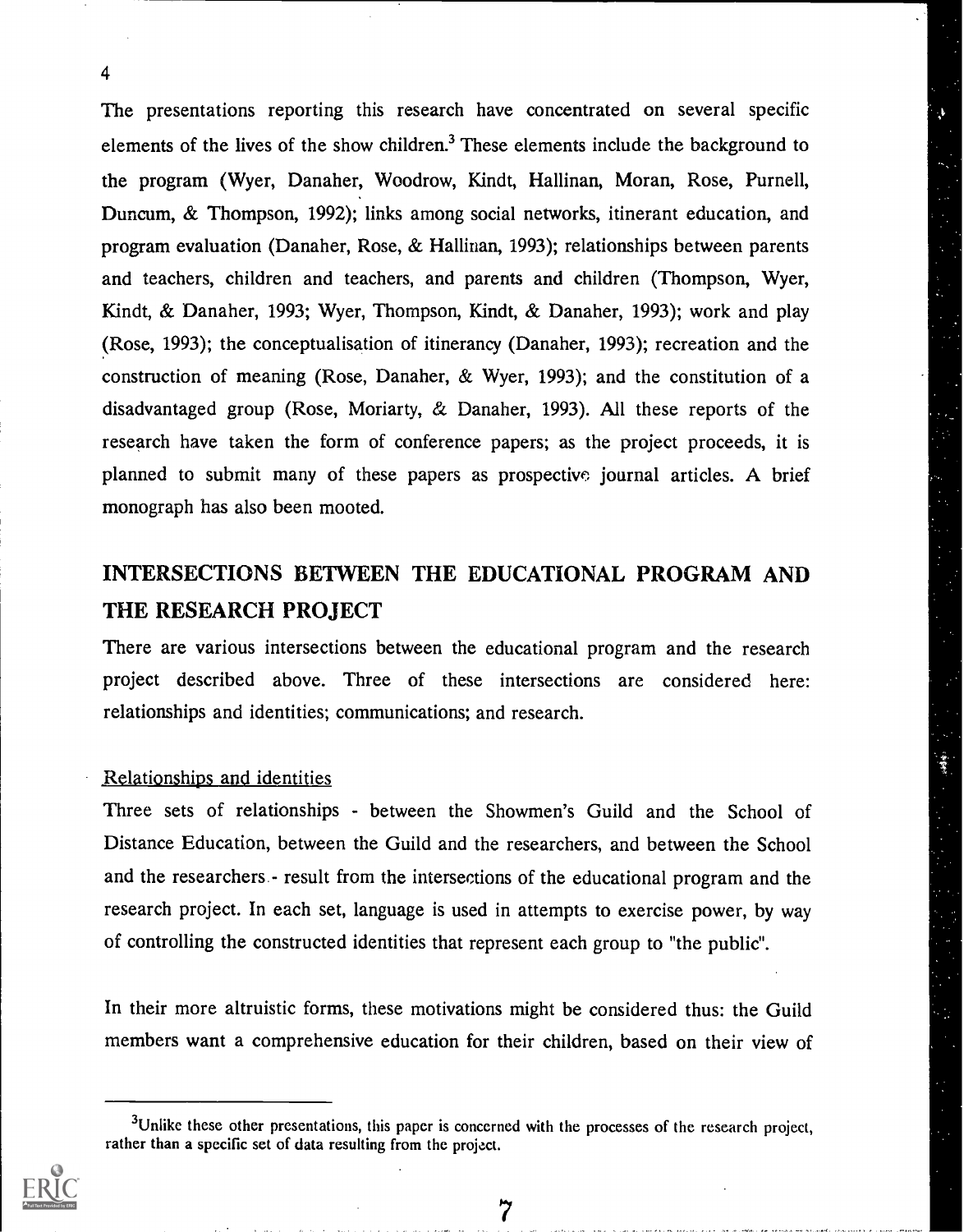education as intrinsically worthwhile as well as serving utilitarian ends; staff members of the School of Distance Education want to provide an educationally worthwhile program to a group of children with particular learning needs; and the researchers want to publicise, and thereby help to ensure the continuation of, what they see as just such a worthwhile program.

5

In their less altruistic forms, the motivations of each group might be represented very differently. The Guild members want from the Sch.<sup>2</sup> II of Distance Education a particular form of education for their children, and from the researchers some publicity about their lifestyles and their articulateness. Staff members of the School want from the Guild a justification of their continued operations and from the researchers some publicity about their innovative program and personnel. The researchers want from the Guild and the School co-operation to produce research that will enhance their individual and collective academic careers.

The point is not that each group's "real" motivations belong to the less altruistic category, while their desired portrayals belong to the more altruistic category. Instead, there is demonstrably a range of attitudes to both the program and the project within and among all three groups. At one level, the program and the project, as well as the sets of relationships described above, might be seen as helping to make the identities of these three groups less marginalised than they were previously. In other ways, however, members of the groups seek to retain distinctive features of their identities that emphasise their "difference" and that in other contexts render them marginalised.

#### **Communications**

If it is accepted that communication is at best problematic and prone to misunderstanding, and at worst the exercise of power to enforce control and in any case impossible in practice, it can be seen that communications among the three groups to whom this paper is relevant are by no means straightforward. A procedure as simple as "getting in touch with" particular group members is more difficult on closer examination. Both the Guild members and the School of Distance Education teachers are itinerant for significant parts of their working lives, and establishing their general and precise location at a given moment sometimes requires persistence. Some

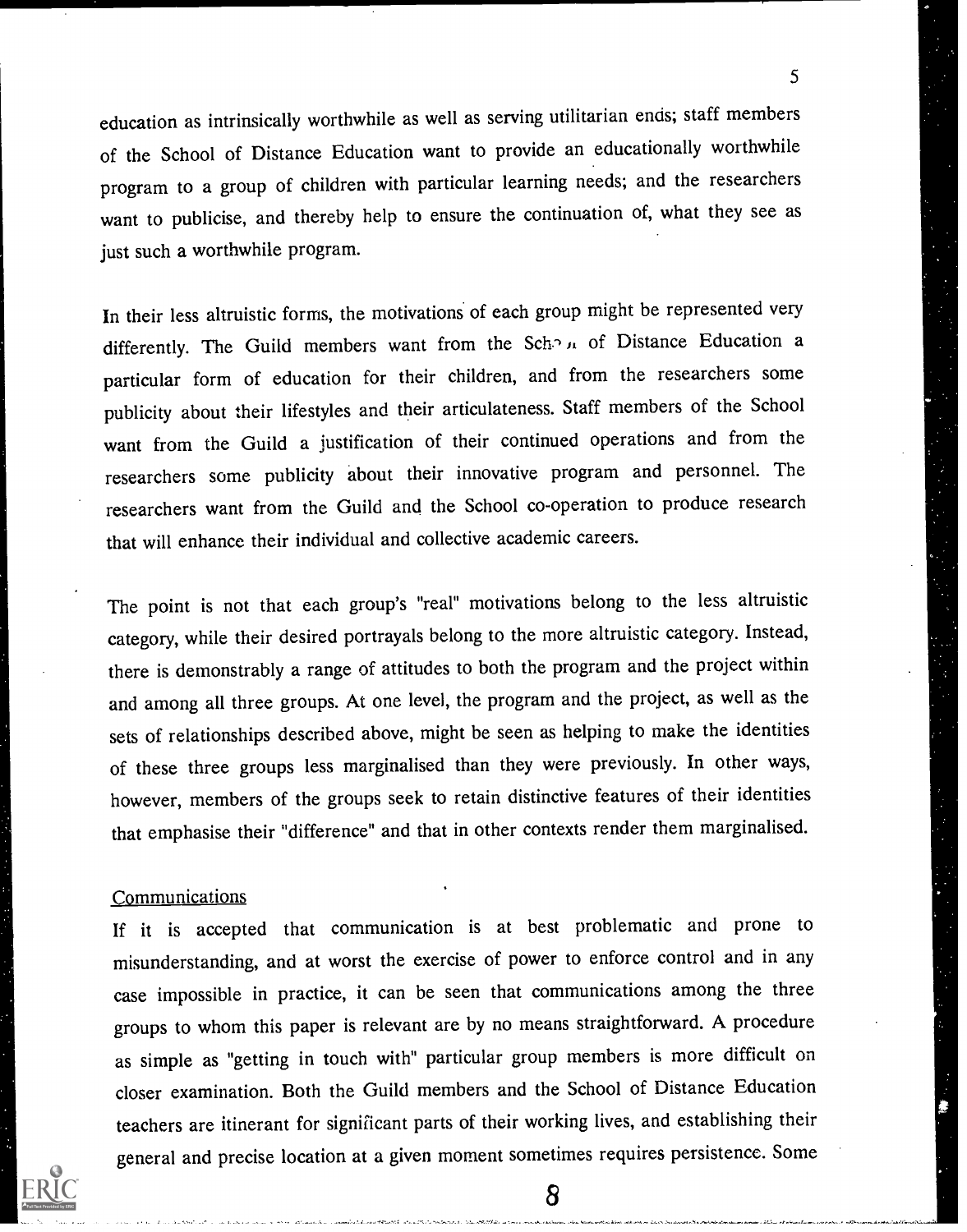of the Guild members and the teachers now have mobile telephones and facsimile machines, in recognition of this problem.

Similar difficulties attend attempts by "outsiders" to understand the often unconscious structures and nuances within the three groups. The terms "show people", "distance education teachers", and "university academics" convey little of the hierarchies at work in all three organisations. For example, "insiders" and "outsiders" would be likely to identify different individuals and roles as constituting "the bosses" and "the workers". In the same way, each group's status in the wider scheme of organisations is not always apparent. The "northern run" of the show circuit, for instance, is considered more lucrative and substantial than the "western run", while the University of Central Queensland's proclamation only two years ago means that some people fail to associate it with the former Capricornia Institute of Advanced Education.

#### Research

Attempts to establish a research culture at the University of Central Queensland reveal other links between language and power in the educational program and the research project. Individual staff members in the Faculty of Education feel pressure to demonstrate their capacity to conduct and disseminate research. Members of the University executive are keen to use indicators such as research funds and publications as evidence of the former institute of advanced education successfully being transformed into a university. It is drawing too long a bow to suggest that the university researchers were attracted to the project because it involved talking to people who were marginalised in similar ways to themselves, but nevertheless the apparent associations are marked.

The other two groups engage in informal research in their dealings with each other. The School of Distance Education teachers monitor the effectiveness of their teaching materials, particularly when they work face to face with the show children in local schools. Similarly, the Guild members are interested in establishing the relative merits and limitations of having their children involved in the program and sending them to boarding school.



6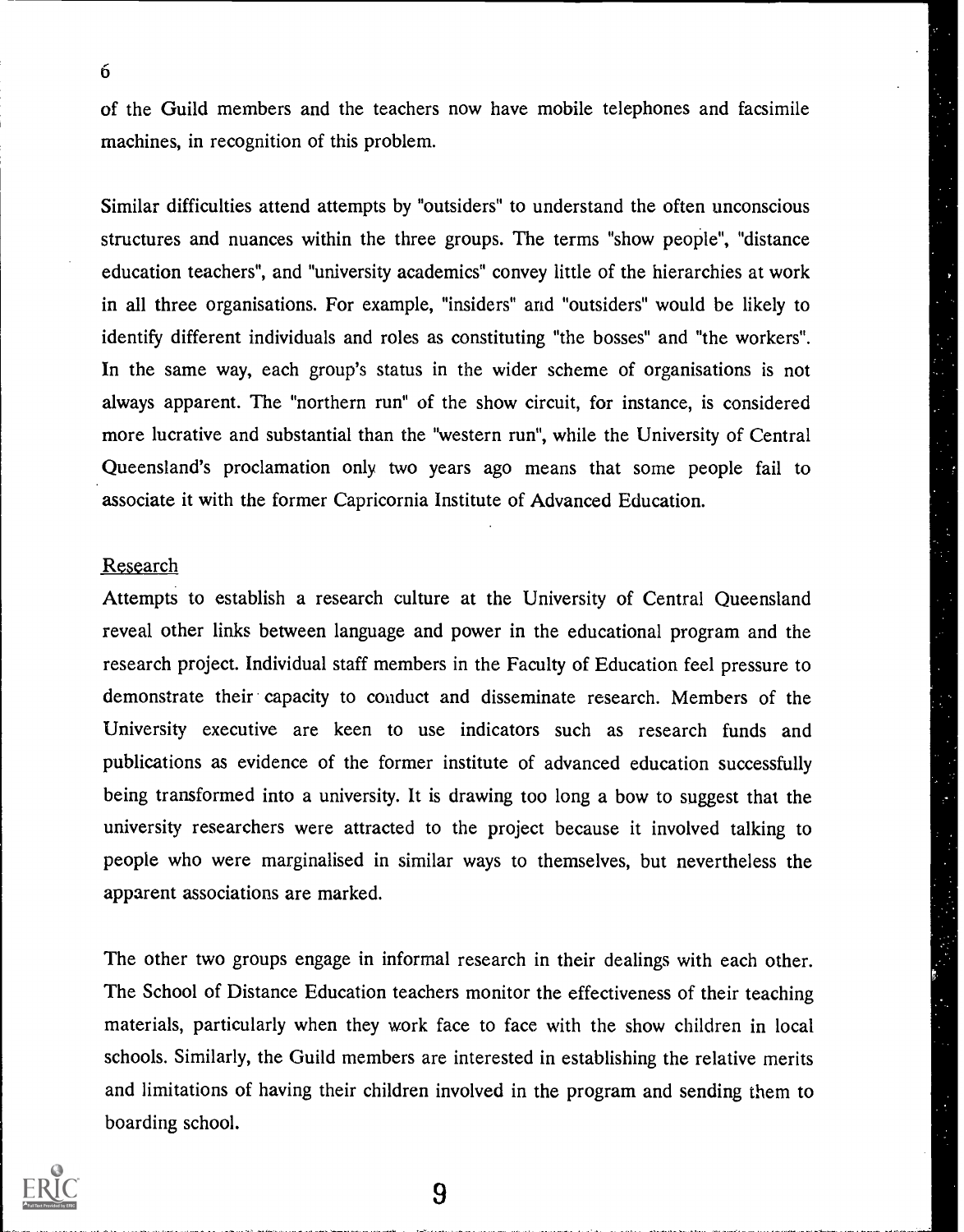## A THEORETICAL PERSPECTIVE

In turning to three contemporary thinkers for elements of a theoretical perspective, no claim is made about being comprehensive or detailed; for example, the areas of potential contradiction among the three writers have not been considered at this juncture. Instead, the intention is to refer briefly to particular ideas that appear to illuminate aspects of the subject under review, with a view to establishing lines of communication with scholars working in related fields.

7

#### Derrida

Derrida (1988) has put forward the notion of communication as textual citations, with texts enabling multiple readings of one another (Birch, in press; Easthope, 1991, pp. 112-113). His argument that language consists of systematically arranged differences or distinctions (Thody, 1983, p. 178) reinforces the power deriving from controlling potential responses to texts by readers or listeners. This brings to mind various complaints about the readability of some of the literature produced by the School of Distance Education for use by parents and home tutors when helping the show children with their correspondence work.

Derrida's insight that the binary logic underpinning structuralism can be reversed, so that "up" can be read as "not down", and his inference that signifiers and their meanings are capable of sliding across one another (Schirato, in press), also suggest a potentially fruitful means of exploring the links between language and power in regard to the Showmen's Guild study. In other words, the same practices connected with the show circuit are "controlling" to some people and "empowering" to others, depending on the contexts in which they are discussed and the discourses that shape their interpretation.4

#### Foucault

Foucault has conducted various studies of the connections between knowledge and power in particular social groups (1979; 1980). His assertion that power assumes a

<sup>4</sup>This writer acknowledges Culler's (1988, pp. viii-ix) liking for the expression "framing the sign" in preference to "context".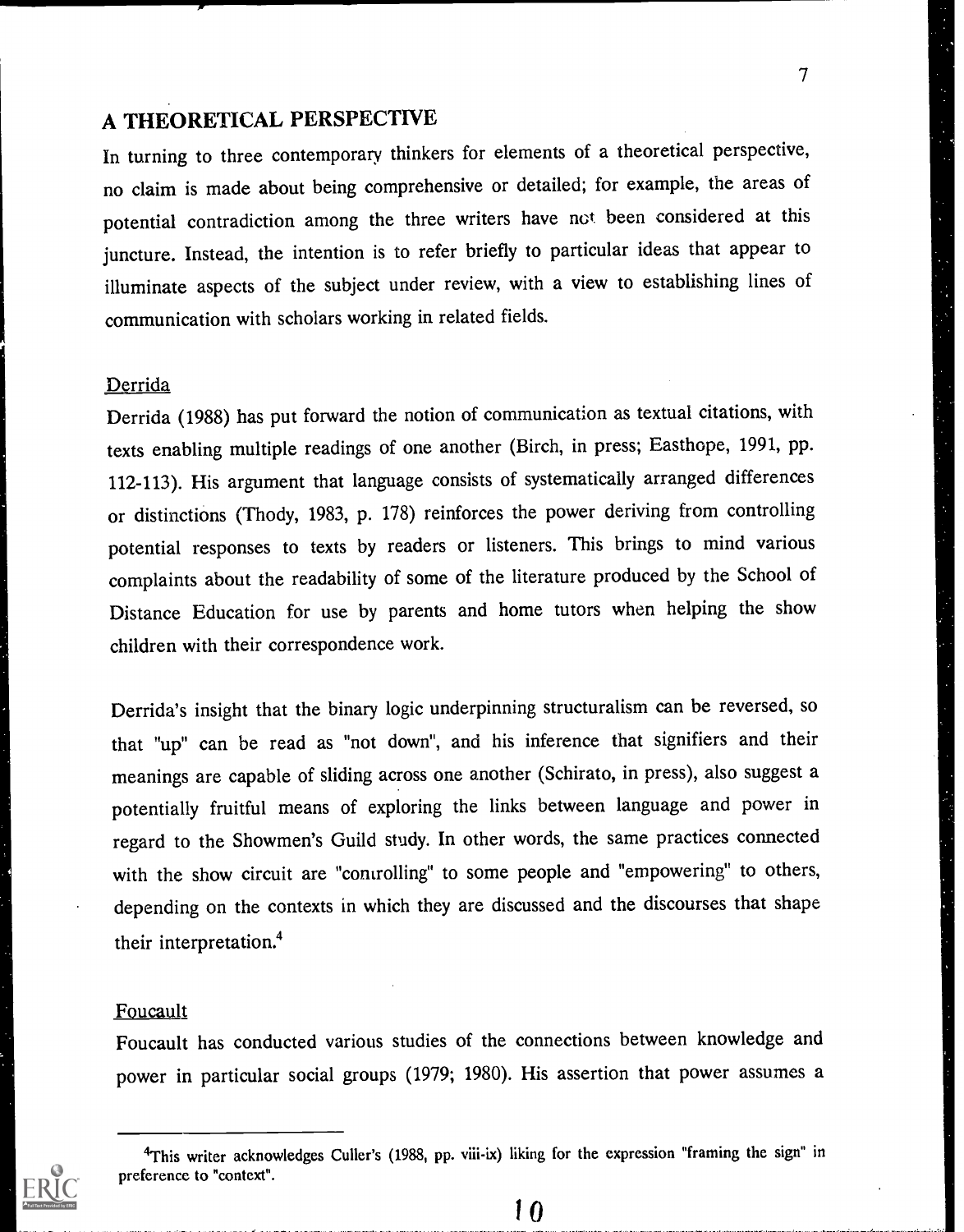"capillary" form (1980, p. 39), and that it operates through everyday social practices, has implications for putative links between signs and power. Thus, power is differentiated and mediated through language. This can be seen at work in the educational program sought by the Showmen's Guild and operated by the School of Distance Education. From one perspective, this program has the potential to appropriate the schooling experiences of the show children into more conventional forms than might otherwise occur, thereby leaving unchallenged the existing education system in Queensland.

Another aspect of Foucault's work that warrants greater attention than it can receive here is his consistent interest in various incarnations of the other - the mad, the unwell, the incarcerated, the delinquent, the deviant. The difficulty in ascribing unproblematically the labels "itinerant" or "nomadic" to people involved with the show circuit reinforces the understanding that these conceptions are unstable and contextualised, rather than fixed and natural. The several ways in which show people describe themselves, and in which they are described by people who have extended contact with them, indicate that language is being used to carry out the construction, or alternatively to resist the imposition, of particular forms of identity.

#### Bourdieu

8

Bourdieu has much of interest to say about the construction of cultural capital. His contention (Bourdieu, 1984) that the aesthetic world view serves the interests of power as well as status, by emphasising differences between "us" and "them" on questions of taste, is potentially applicable to all three groups considered in this paper (although there are clearly problems with transposing an analysis of French society to elements of Australian society). For each group, involvement in both the educational program and the research project offers a means of enhancing their store of cultural capital, in the process providing opportunities to become regarded as being less marginalised in the wider community.

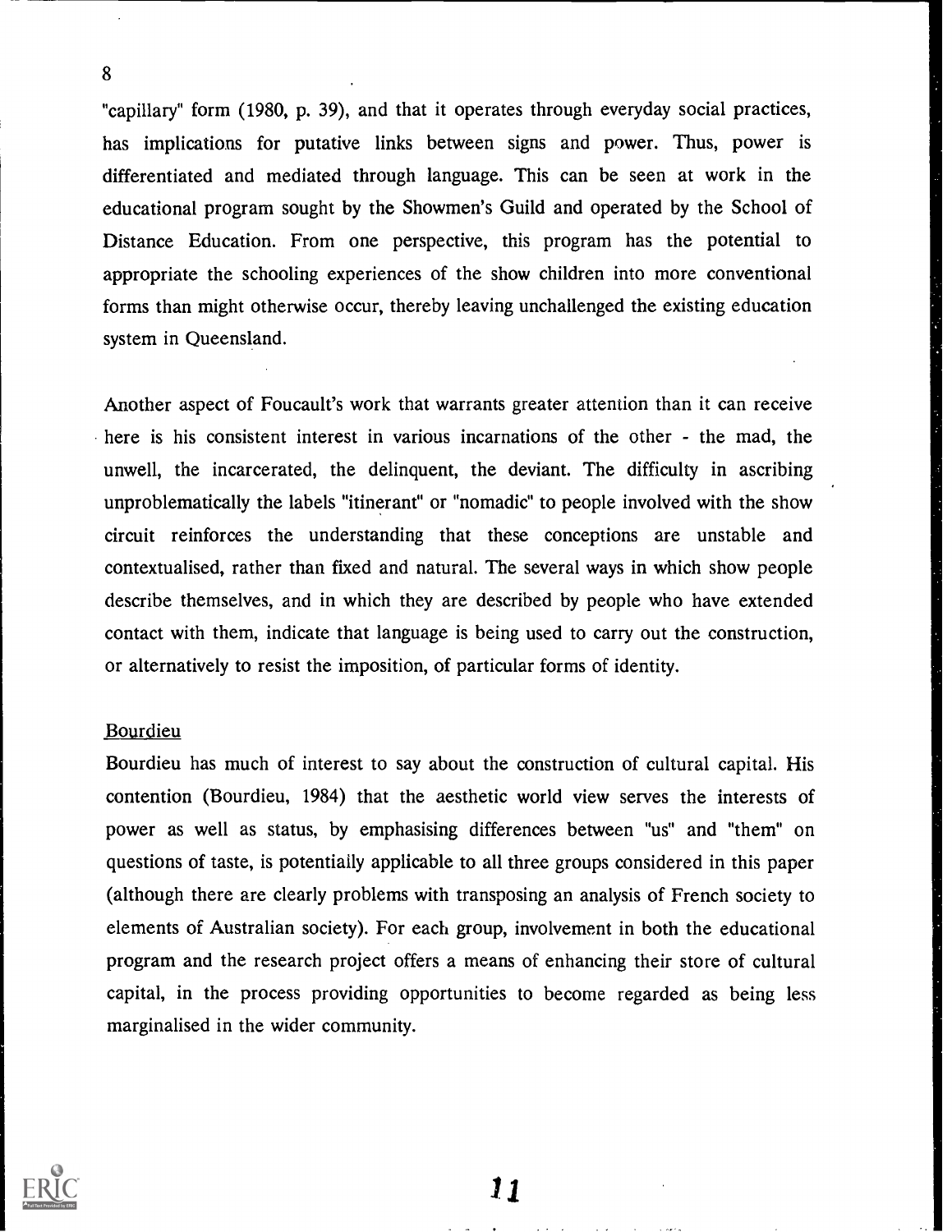Bourdieu's related concept of habitus is also suggestive in this regard.

The habitus, an objective relationship between two objectivities, enables an intelligible and necessary relation to be established between practices and a situation, the meaning of which is produced by the habitus through categories of perception and appreciation that are themselves produced by an observable social condition. (1984, p. 101)

9

This meeting ground of practice, history, and the individual helps to explain how, for example, members of all three groups consider themselves, and behave as if they are, simultaneously marginalised and empowered, at once individual free agents and social constructs.

### **CONCLUSION**

The major elements of this paper are encapsulated in its main title. "Marginalised identities" might be said to refer to all three groups considered here: the Showmen's Guild, the School of Distance Education, and the Faculty of Education at the University of Central Queensland. "Communications technologies" does not suggest only the equipment used by the show children to communicate with their teachers in Brisbane, and the researchers to interview the children, their parents, their home tutors, and their teachers. It applies also to the texts, charged with meanings and infused with power, through which interactions within and among these gi oups take place.5 'The politics of research" similarly brings to mind both the co-inciding and competing aspirations of the researchers, and the wider issues involved in establishing a research culture in an integrated regional university. Appeals to the theoretical input of Derrida, Foucault, and Bourdieu, among others, are intended to indicate possibly fruitful dialogue with other researchers working in related areas. In all these ways, signs and power are inextricably linked with one another, and they are also all around us.

 $<sup>5</sup>$ In this regard, it might be instructive to apply to the technological elements of both the educational</sup> program and the research project Hodas' (1993, p. 1) assertions about educational technology:

This paper proposes that technology is never neutral: that its values and practices must always either support or subvert those of the organisations into which it is placed; and that the failures of technology to alter the look-and-feel of schools more generally results from a mismatch between the values of school organisation and those embedded within the contested technology,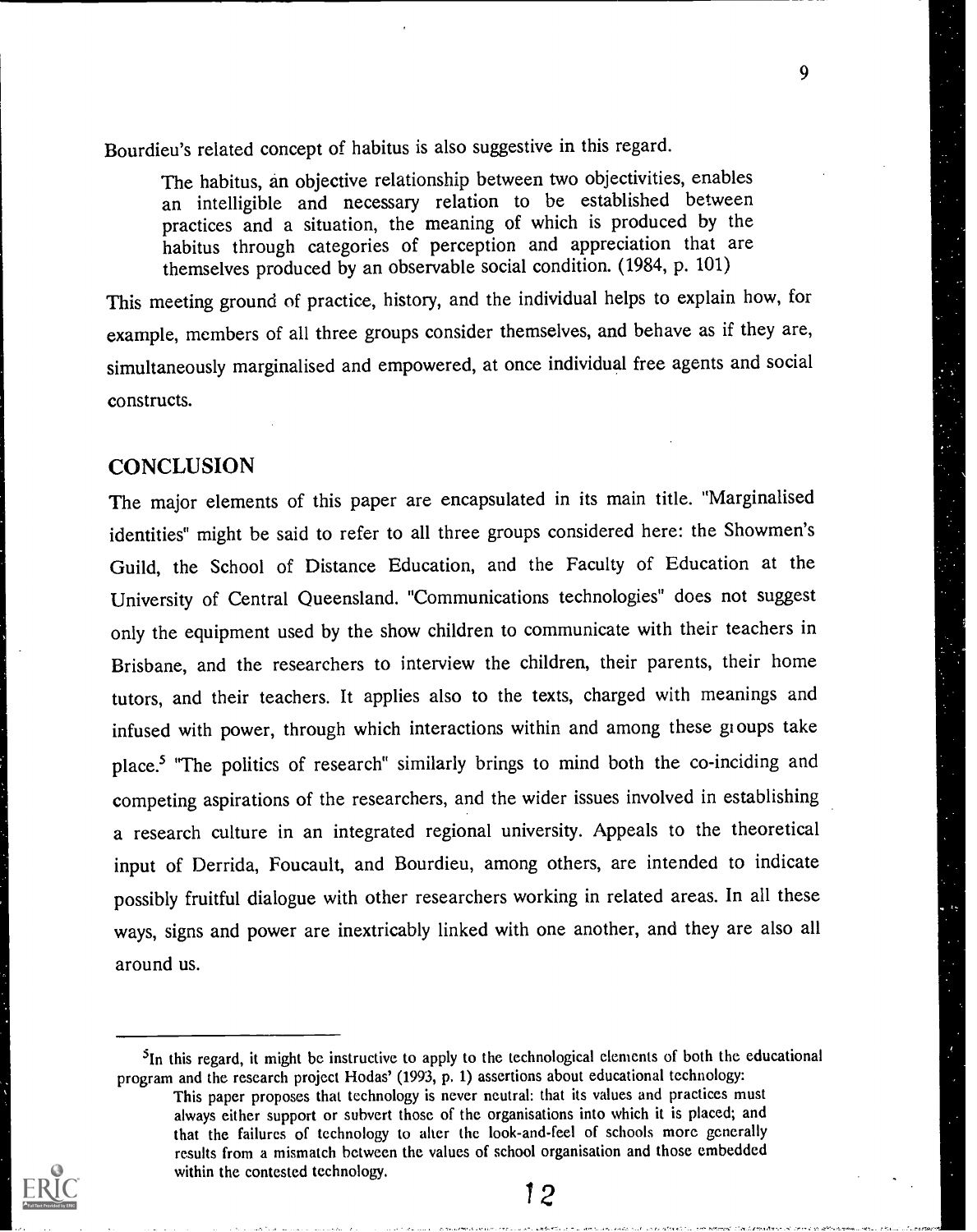### REFERENCES

Birch, D. (in press). Making sense. Inaugural professorial lecture presented at the University of Central Queensland, Rockhampton.

Bourdieu, P. (1984). Distinction: A social critique of the judgement of taste (translated by R. Nice). Cambridge, MA: Harvard University Press.

Culler, J. (1988). Framing the sign: Criticism and its institutions. Oxford: Basil Blackwell.

Danaher, P. A. (1993, August 21). Conceptualising itinerancy: Lessons from an educational program designed for the children of the Showmen's Guild of Australasia. Paper presented at the 2nd annual postgraduate symposium of the Postgraduate Student Association, University of Central Queensland, Rockhampton.

Danaher, P. A., Rose, C. G., & Hallinan, P. M. (1993, June 30). Lessons from the carnival: The implications for Australian teacher education of a distance education program designed for the children of the Showmen's C ild of Australasia. Paper presented at the international conference on teacher education, Tel Aviv, Israel.

一、

Derrida, J. (1988). Limited inc (translated by S. Weber). Evanston, IL: Northwestern University Press.

Easthope, A. (1991). Literary into cultural studies. London: Routledge.

Foucault, M. (1979). Discipline and punish (translated by A. Sheridan). New York, NY: Random House.

Foucault, M. (1980). Powe: 'knowledge: Setzcted interviews and other writings, 1972-1977 (edited by C. Gordon; translated by C. Gordon, L. Marshall, J. Mepham, & K. Soper). New York, NY: Pantheon Books.

Glaser, B. G. & Strauss, A. L. (1967). The discovery of grounded theory: Strategies for qualitative research. Chicago, IL: Aldine.

Hodas, S. (1993, September 14). Technology refusal and the organisational culture of schools. Education Policy Analysis Archives. 1(10), 1-28.

Rose, C. G. (1993, July 4-9). Fun and games at the fair: Some lessons for physical education and recreation from a distance education program designed for the children of<br>the Showmen's Guild of Australasia. Paper presented at the 19th the Showmen's Guild of Australasia. Paper presented at the 19th national/international biennial conference of the Australian Council for Health, Physical Education, and Recreation, Darwin.

Rose, C. G., Danaher, P. A., & Wyer, D. W. (1993, September 29-October 1). Fairy floss, ferris floss, football?: Constructions of meaning through the recreational activities of children in the Showmen's Guild of Australasia. Invited paper to be presented at the annual conference of the Australian Anthropological Society, Melbourne.